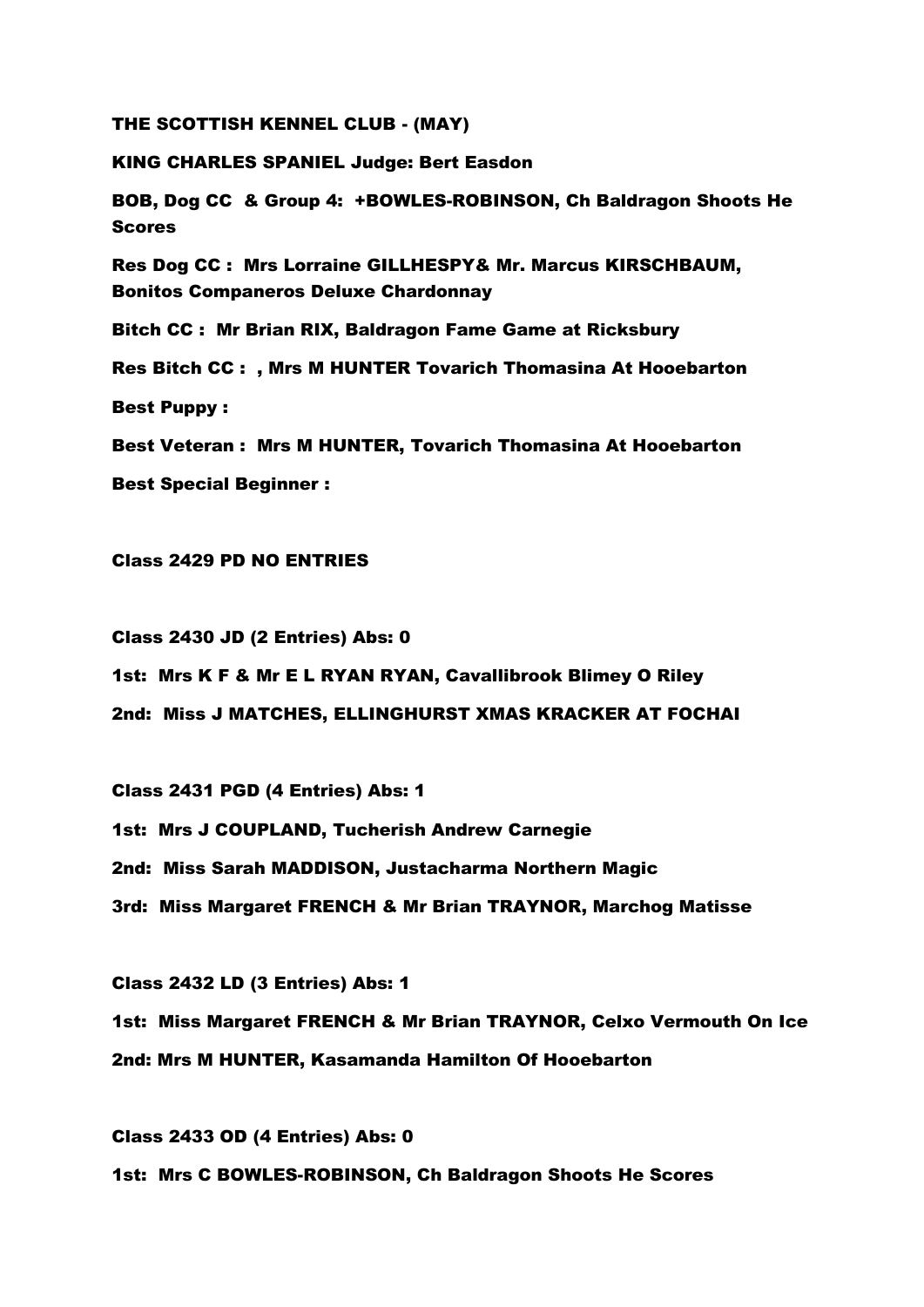2nd: Mrs Lorraine GILLHESPY & Mr. Marcus KIRSCHBAUM, Bonitos Companeros Deluxe Chardonnay

3rd: Mrs J COUPLAND, Ambassador Boy Star of Tucherish (Imp Rus) Res: Miss Margaret FRENCH & Mr Brian TRAYNOR, Mitapip Elusive Ruby

Class 2434 VD (2 Entries) Abs: 0

1st: Mrs M HUNTER, Maynorth Shades Of Heaven At Hooebarton

2nd: Miss Sarah MADDISON, Penemma Raphael

Class 2435 SBD NO ENTRIES

Class 2436 GCD NO ENTRIES